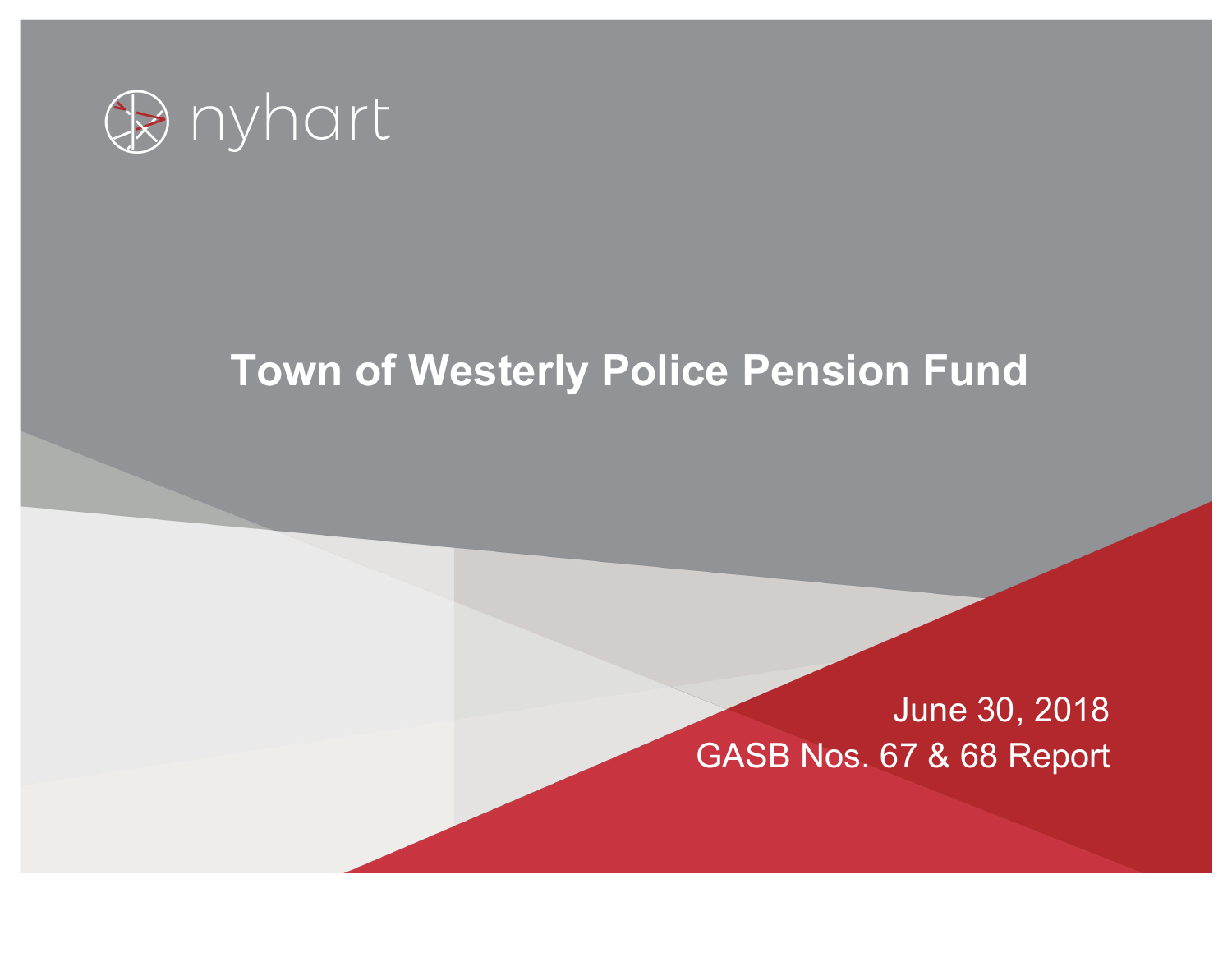| <b>Actuarial Certification</b>                                                       | 3  |
|--------------------------------------------------------------------------------------|----|
| <b>Summary</b>                                                                       | 5  |
| <b>Statement of Fiduciary Net Position</b>                                           | 6  |
| <b>Statement of Changes in Fiduciary Net Position</b>                                | 7  |
| Schedule of Changes in Net Pension Liability and Related Ratios                      | 8  |
| <b>Pension Expense</b>                                                               | 9  |
| Deferred Outflows of Resources and Deferred Inflows of Resources Related to Pensions | 10 |
| <b>Rate of Return</b>                                                                | 12 |
| Discount Rate and Net Pension Liability Sensitivity                                  | 13 |
| <b>Schedule of Contributions</b>                                                     | 14 |
| <b>Actuarial Assumptions for Total Pension Liability</b>                             | 15 |
| <b>Actuarial Assumptions for Actuarially Determined Contributions</b>                | 16 |
| <b>Plan Provisions</b>                                                               | 19 |

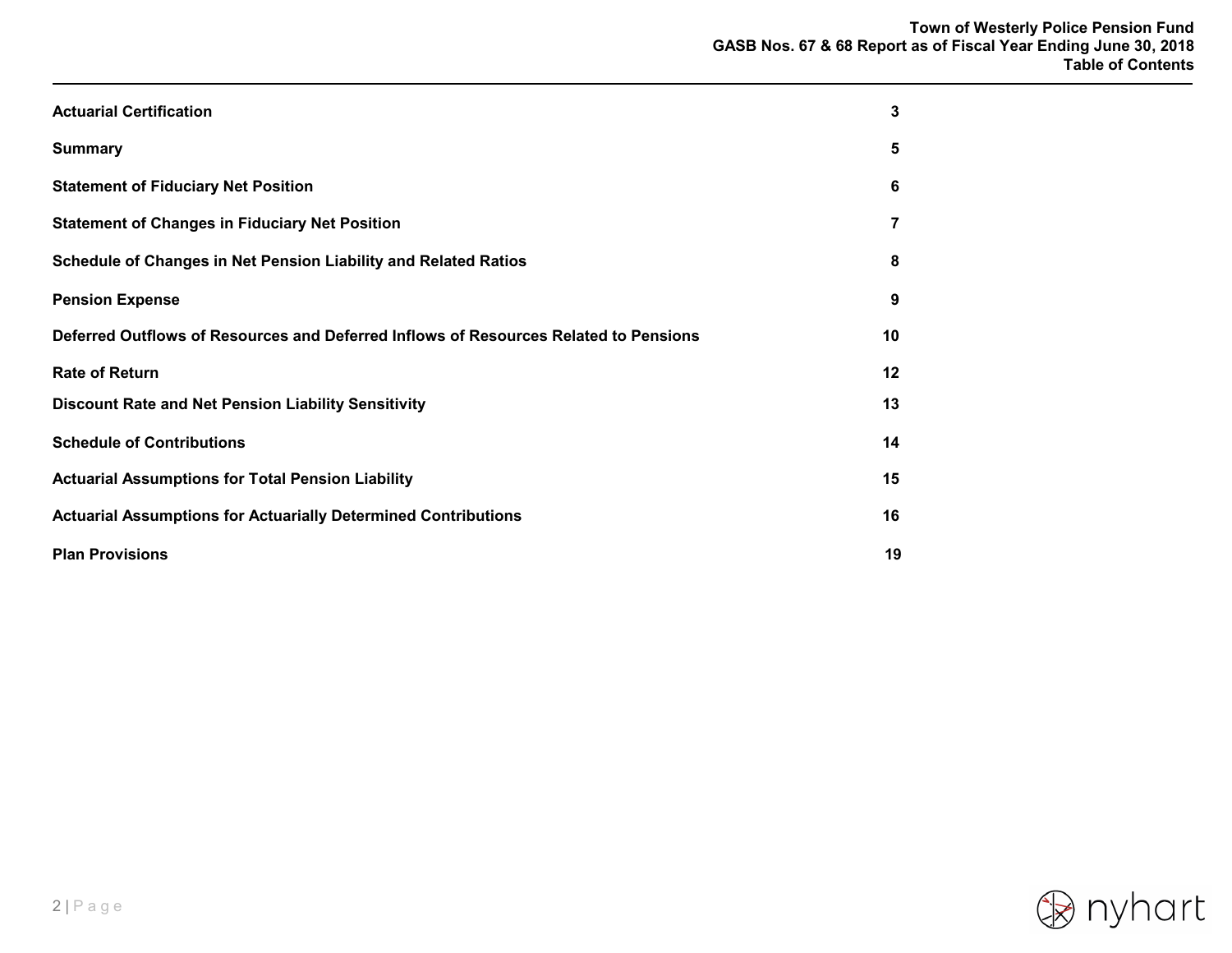This report is prepared in accordance with our understanding of GASB Nos. 67 & 68 for the purpose of disclosing pension plans in financial statements. Determinations for purposes other than meeting these requirements may be significantly different from the results contained in this report.

The information presented in this report is based on:

- the actuarial assumptions included in this report;
- the plan provisions;
- participant information furnished to us by the Plan Administrator;
- asset information furnished to us by the Plan Trustee.

We have reviewed the provided data for reasonableness when compared to prior information provided, but have not audited the data. Where relevant data may be missing, we may have made assumptions we believe are reasonable for the purpose of the measurement. We are not aware of any significant issues with and have relied on the data provided. Any errors in the data provided may result in a different result than those provided in this report.

The interest rate, other economic assumptions, and demographic assumptions have been selected by the plan sponsor with our recommendations. The assumptions used, in our opinion, are reasonable and represent a reasonable expectation of future experience under the plan. All calculations have been made in accordance with generally accepted actuarial principles and practice.

A summary of any assumptions not included in this report, the plan provisions and the participant information is included in the Actuarial Valuation Report for funding purposes.

Future actuarial measurements may differ significantly from the current measurements presented in this report due to such factors as the following:

- plan experience differing from that anticipated by the economic or demographic assumptions;
- changes in economic or demographic assumptions;
- increases or decreases expected as part of the natural operation of the methodology used for these measurements (such as the end of an amortization period or additional cost or contribution requirements based on the plan's funded status); and
- changes in plan provisions or applicable law.

We did not perform an analysis of the potential range of future measurements due to the limited scope of our engagement.

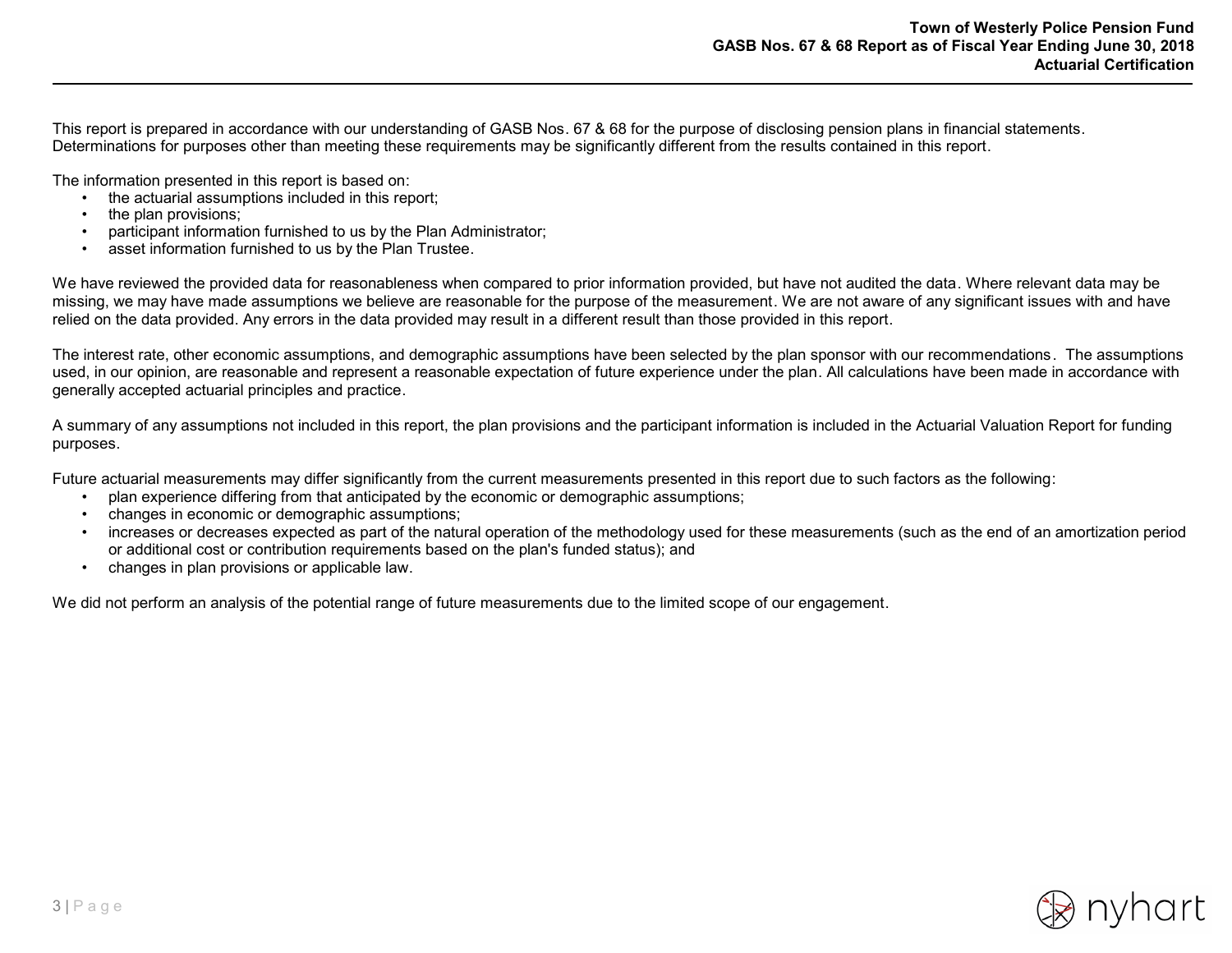The undersigned are compliant with the continuing education requirements of the Qualification Standards for Actuaries Issuing Statements of Actuarial Opinion in the United States.

To our knowledge there have been no significant events prior to the current year's measurement date or as of the date of this report which could materially affect the results contained herein.

Neither Nyhart nor any of its employees have any relationships with the plan or plan sponsor which could impair or appear to impair the objectivity of this report.

Nyhart

Elizabet a. Wiley

Late Mayer

Elizabeth A. Wiley, ASA, EA Carter M. Angell, FSA, EA, MAAA

12/31/2018

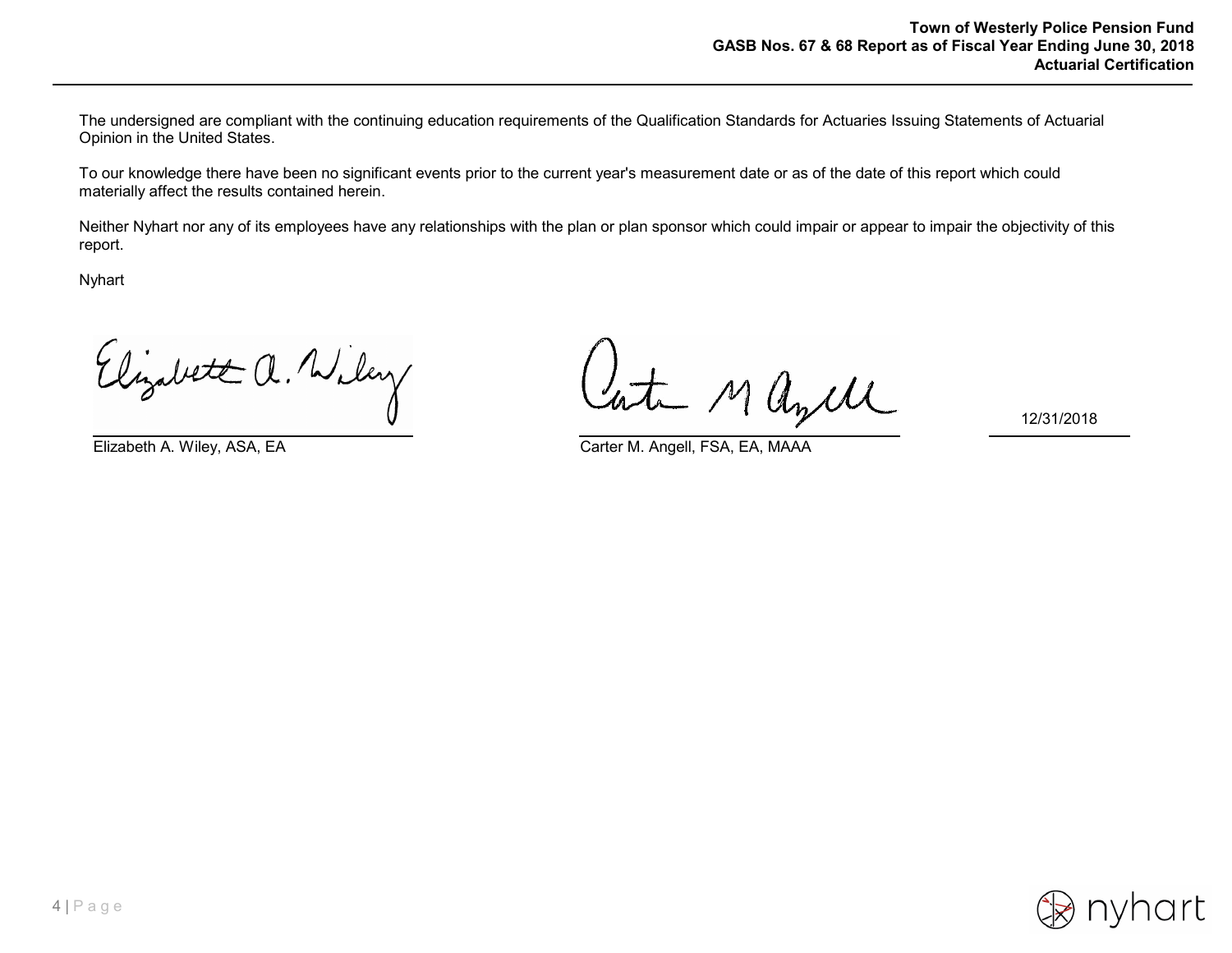| <b>Net Pension Liability</b><br>The components of the net pension liability at June 30                                  | 06/30/2018        | 06/30/2017        |
|-------------------------------------------------------------------------------------------------------------------------|-------------------|-------------------|
| <b>Total pension liability</b>                                                                                          | \$<br>49,881,156  | \$<br>46,752,164  |
| Plan fiduciary net position                                                                                             | (35, 568, 335)    | (32,601,961)      |
| Net pension liability                                                                                                   | \$<br>14,312,821  | \$<br>14,150,203  |
| Plan fiduciary net position as a percent of the total pension liability                                                 | 71.31%            | 69.73%            |
| Pension Expense for the Fiscal Year Ended June 30                                                                       | \$<br>1,894,501   | \$<br>2,036,901   |
| <b>Actuarial Assumptions</b><br>The total pension liability was determined using the following actuarial<br>assumptions |                   |                   |
| Inflation                                                                                                               | 3.00%             | 3.00%             |
| Salary increases, including inflation                                                                                   | Varies by Service | Varies by Service |
| Investment rate of return, including inflation, and net of investment expense                                           | 7.00%             | 7.25%             |
| <b>Plan Membership</b><br>The total pension liability was determined based on the plan membership as<br>of July 1       | 2017              | 2015              |
| Inactive plan members and beneficiaries currently receiving benefits                                                    | 48                | 46                |
| Inactive plan members entitled to but not yet receiving benefits                                                        | 1                 |                   |
| Active plan members                                                                                                     | 48                | 49                |
| <b>Total members</b>                                                                                                    | 97                | 96                |

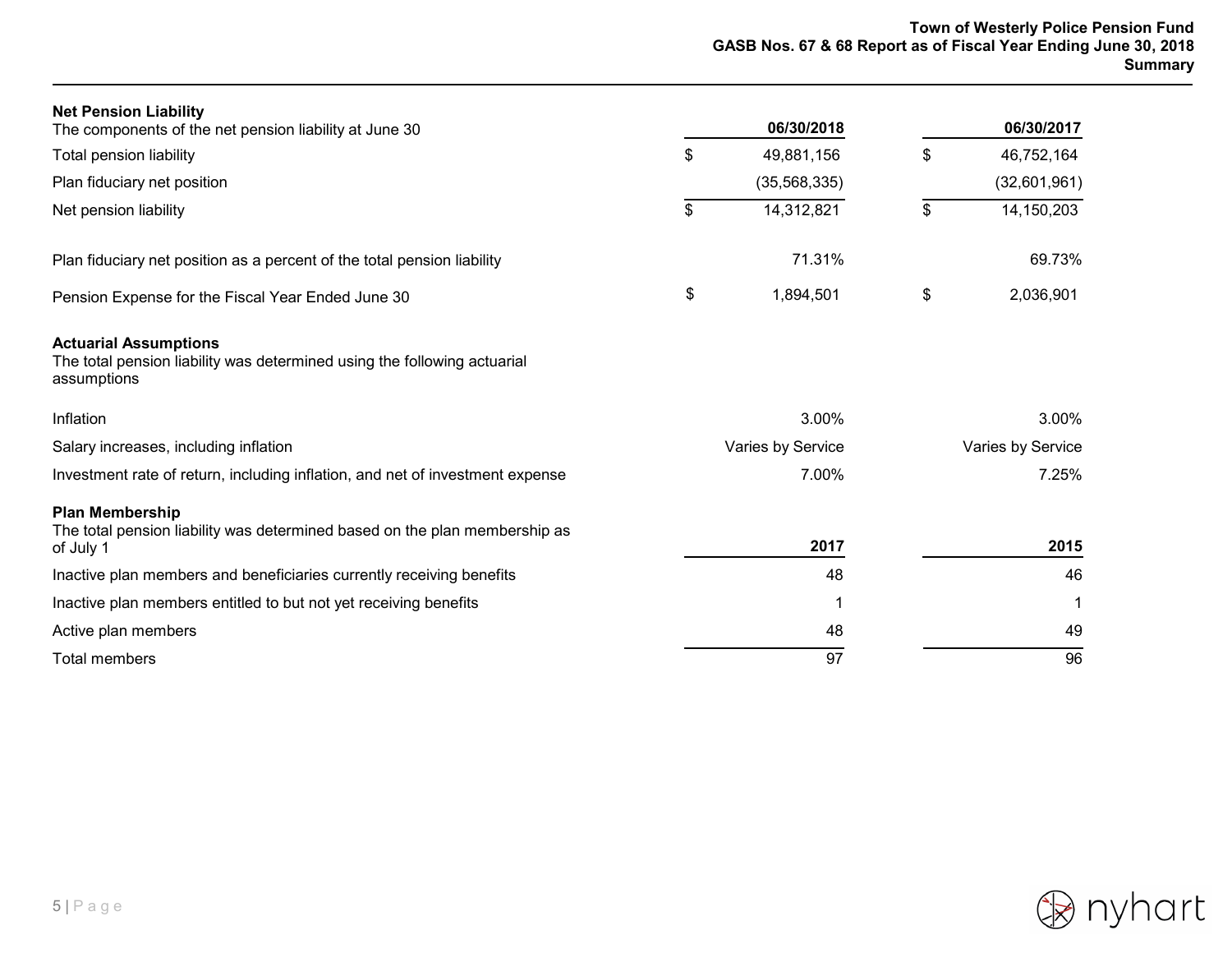#### **Town of Westerly Police Pension Fund GASB Nos. 67 & 68 Report as of Fiscal Year Ending June 30, 2018 Statement of Fiduciary Net Position**

| <b>Assets</b>                             | 06/30/2018       |    |              |  |
|-------------------------------------------|------------------|----|--------------|--|
| Cash and deposits                         | \$<br>349,310    | \$ | 719,576      |  |
| Securities lending cash collateral        | 0                |    | 0            |  |
| Total cash                                | \$<br>349,310    | \$ | 719,576      |  |
| Receivables:                              |                  |    |              |  |
| Contributions                             | \$<br>0          | \$ | $\Omega$     |  |
| Due from broker for investments sold      | 0                |    | 0            |  |
| Investment income                         | 0                |    | 0            |  |
| Other                                     | 0                |    | 0            |  |
| Total receivables                         | \$<br>0          | \$ | $\Omega$     |  |
| Investments:                              |                  |    |              |  |
| Equity                                    | \$<br>23,596,936 | \$ | 21,871,713   |  |
| <b>Fixed Income</b>                       | 11,622,089       |    | 10,010,672   |  |
| <b>Real Estate</b>                        | 0                |    | $\mathbf{0}$ |  |
| <b>Total investments</b>                  | \$<br>35,219,025 | \$ | 31,882,385   |  |
| <b>Total assets</b>                       | \$<br>35,568,335 | \$ | 32,601,961   |  |
| <b>Liabilities</b>                        |                  |    |              |  |
| Payables:                                 |                  |    |              |  |
| Investment management fees                | \$<br>0          | \$ | $\mathbf{0}$ |  |
| Due to broker for investments purchased   | 0                |    | 0            |  |
| Collateral payable for securities lending | 0                |    | 0            |  |
| Other                                     | 0                |    | 0            |  |
| <b>Total liabilities</b>                  | \$<br>0          | \$ | $\mathbf 0$  |  |
| Net position restricted for pensions      | \$<br>35,568,335 | \$ | 32,601,961   |  |

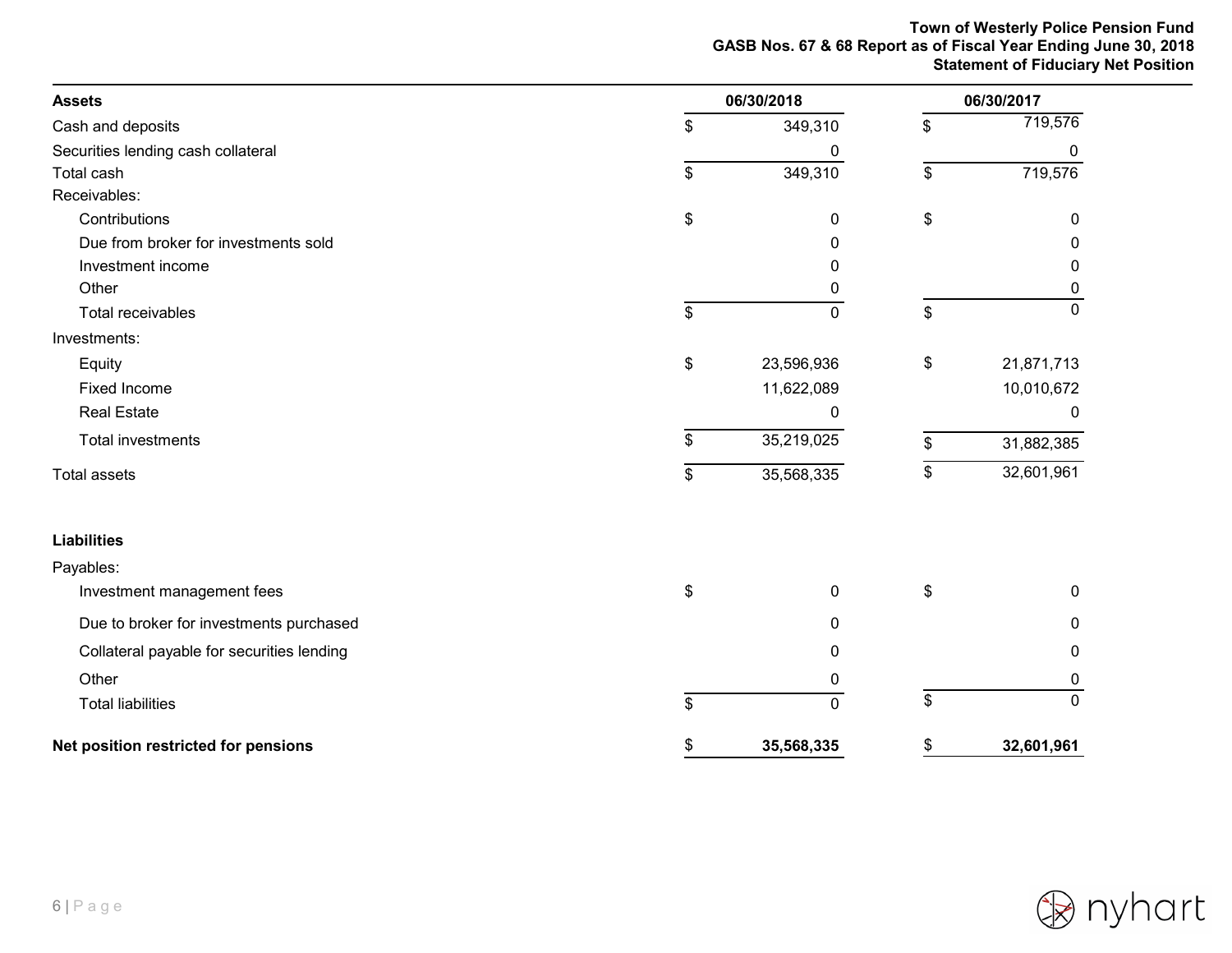#### **Town of Westerly Police Pension Fund GASB Nos. 67 & 68 Report as of Fiscal Year Ending June 30, 2018 Statement of Changes in Fiduciary Net Position**

|                                                                            | 06/30/2018       | 06/30/2017 |            |  |  |
|----------------------------------------------------------------------------|------------------|------------|------------|--|--|
| <b>Additions</b>                                                           |                  |            |            |  |  |
| Contributions:                                                             |                  |            |            |  |  |
| Employer                                                                   | \$<br>1,850,000  | \$         | 1,720,000  |  |  |
| Member                                                                     | 447,302          |            | 388,426    |  |  |
| Nonemployer contributing entity                                            |                  |            | 0          |  |  |
| <b>Total contributions</b>                                                 | \$<br>2,297,302  | \$         | 2,108,426  |  |  |
| Investment income:                                                         |                  |            |            |  |  |
| Net increase in fair value of investments<br>Interest and dividends        | \$<br>2,924,994  | \$         | 3,537,554  |  |  |
| Less investment expense, other than from securities lending                | (61,087)         |            | (55, 310)  |  |  |
|                                                                            |                  |            |            |  |  |
| Net income other than from securities lending<br>Securities lending income | \$<br>2,863,907  | \$         | 3,482,244  |  |  |
| Less securities lending expense                                            |                  |            |            |  |  |
| Net income from securities lending                                         |                  |            |            |  |  |
| Net investment income                                                      | 2,863,907        | \$         | 3,482,244  |  |  |
| Other                                                                      |                  |            |            |  |  |
| <b>Total additions</b>                                                     | \$<br>5,161,209  | \$         | 5,590,670  |  |  |
| <b>Deductions</b>                                                          |                  |            |            |  |  |
| Benefit payments, including refunds of member contributions                | \$<br>2,194,835  | \$         | 2,248,159  |  |  |
| Administrative expense                                                     |                  |            |            |  |  |
| Other                                                                      |                  |            |            |  |  |
| <b>Total deductions</b>                                                    | 2,194,835        |            | 2,248,159  |  |  |
| Net increase in net position                                               | \$<br>2,966,374  | \$         | 3,342,511  |  |  |
| Net position restricted for pensions                                       |                  |            |            |  |  |
| Beginning of year                                                          | 32,601,961       |            | 29,259,450 |  |  |
| End of year                                                                | \$<br>35,568,335 | \$         | 32,601,961 |  |  |

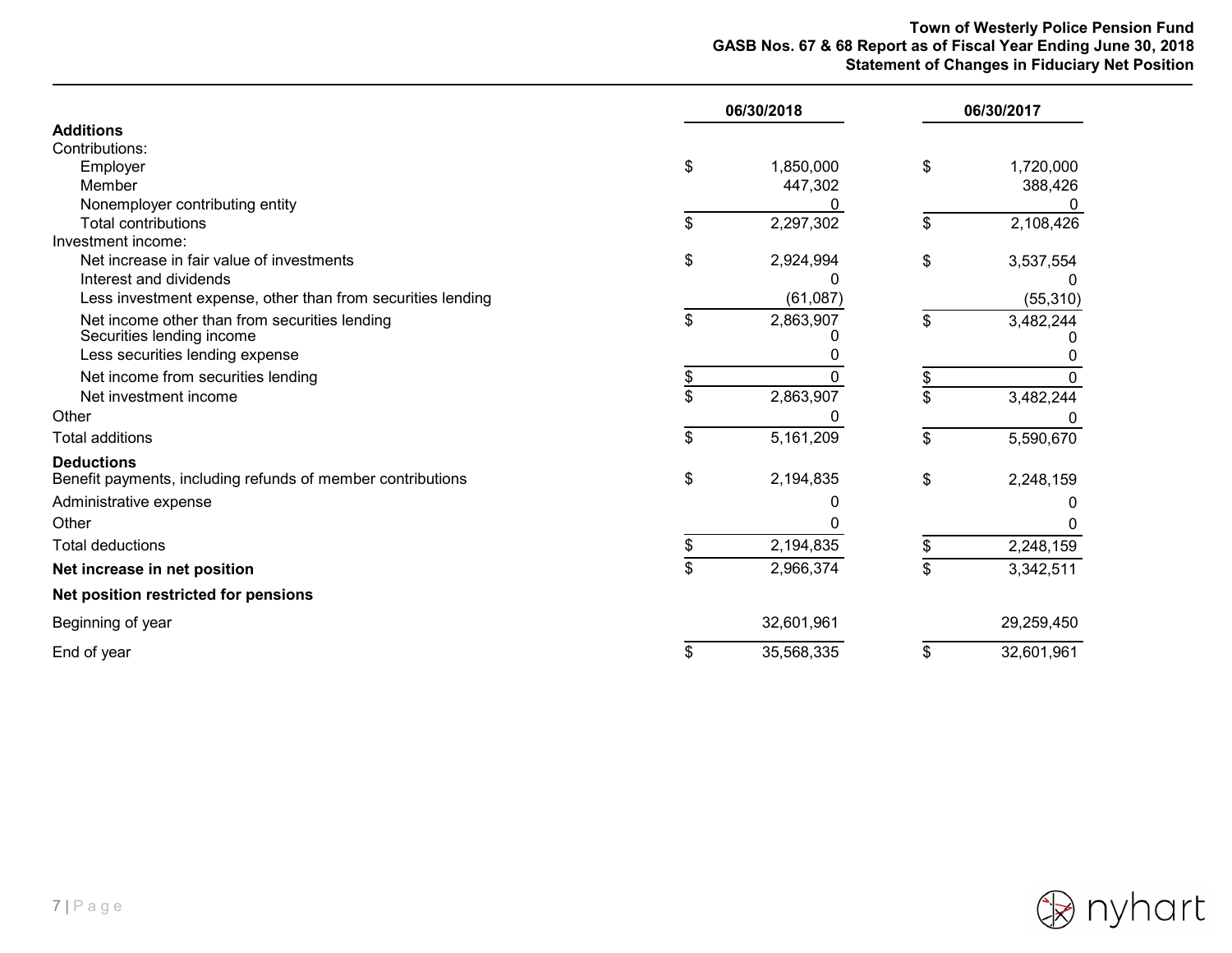#### **Town of Westerly Police Pension Fund GASB Nos. 67 & 68 Report as of Fiscal Year Ending June 30, 2018 Schedule of Changes in Net Pension Liability and Related Ratios**

|                                                                                                                                                                                                                                                                                                               |           | 06/30/2018                                                                       |          | 06/30/2017                                                                    |          | 06/30/2016                                                               |                | 06/30/2015                                                               |
|---------------------------------------------------------------------------------------------------------------------------------------------------------------------------------------------------------------------------------------------------------------------------------------------------------------|-----------|----------------------------------------------------------------------------------|----------|-------------------------------------------------------------------------------|----------|--------------------------------------------------------------------------|----------------|--------------------------------------------------------------------------|
| <b>Total pension liability</b><br>Service cost<br>Interest<br>Changes of benefit terms<br>Differences between expected and actual experience<br>Changes of assumptions<br>Benefit payments, including refunds of member contributions<br>Net change in total pension liability                                | S         | 904,511 \$<br>3,375,546<br>(355, 566)<br>1,399,336<br>(2, 194, 835)<br>3,128,992 |          | 974,655<br>3,320,232<br>(978, 160)<br>1,264,408<br>(2, 248, 159)<br>2,332,976 | \$       | 917,082<br>3,224,788<br>47,387<br>(835, 428)<br>(2,029,473)<br>1,324,356 | -\$            | 851,843<br>3,036,062<br>(499,006)<br>991,037<br>(1,795,715)<br>2,584,221 |
| Total pension liability - beginning                                                                                                                                                                                                                                                                           |           | 46,752,164                                                                       |          | 44,419,188                                                                    |          | 43,094,832                                                               |                | 40,510,611                                                               |
| Total pension liability - ending (a)                                                                                                                                                                                                                                                                          |           | 49,881,156 \$                                                                    |          | 46,752,164                                                                    | \$       | 44,419,188 \$                                                            |                | 43,094,832                                                               |
| Plan fiduciary net position<br>Contributions - employer<br>Contributions - member<br>Contributions - nonemployer contributing member<br>Net investment income<br>Benefit payments, including refunds of member contributions<br>Administrative expenses<br>Other<br>Net change in plan fiduciary net position | \$<br>\$. | 1,850,000<br>447,302<br>0<br>2,863,907<br>(2, 194, 835)<br>2,966,374             | \$<br>\$ | 1,720,000<br>388,426<br>0<br>3,482,244<br>(2, 248, 159)<br>3,342,511          | \$<br>\$ | 1,713,800 \$<br>382,932<br>129,896<br>(2,029,473)<br>197,155             | $\mathfrak{S}$ | 1,716,400<br>384,672<br>1,255,952<br>(1,795,715)<br>1,561,309            |
| Plan fiduciary net position - beginning                                                                                                                                                                                                                                                                       |           | 32,601,961                                                                       |          | 29,259,450                                                                    |          | 29,062,295                                                               |                | 27,500,986                                                               |
| Plan fiduciary net position - ending (b)                                                                                                                                                                                                                                                                      |           | 35,568,335                                                                       | \$       | 32,601,961                                                                    | \$       | 29,259,450                                                               | \$             | 29,062,295                                                               |
| Net pension liability - ending (a) - (b)                                                                                                                                                                                                                                                                      |           | 14,312,821                                                                       | \$       | 14,150,203                                                                    | \$       | 15, 159, 738                                                             | \$             | 14,032,537                                                               |
| Plan fiduciary net position as a percentage of the total<br>pension liability                                                                                                                                                                                                                                 |           | 71.31%                                                                           |          | 69.73%                                                                        |          | 65.87%                                                                   |                | 67.44%                                                                   |
| Covered-employee payroll                                                                                                                                                                                                                                                                                      | \$        | 3,665,217                                                                        | -\$      | 4,077,370 \$                                                                  |          | 4,077,370 \$                                                             |                | 3,802,837                                                                |
| Net pension liability as percentage of covered-<br>employee payroll                                                                                                                                                                                                                                           |           | 390.50%                                                                          |          | 347.04%                                                                       |          | 371.80%                                                                  |                | 369.00%                                                                  |

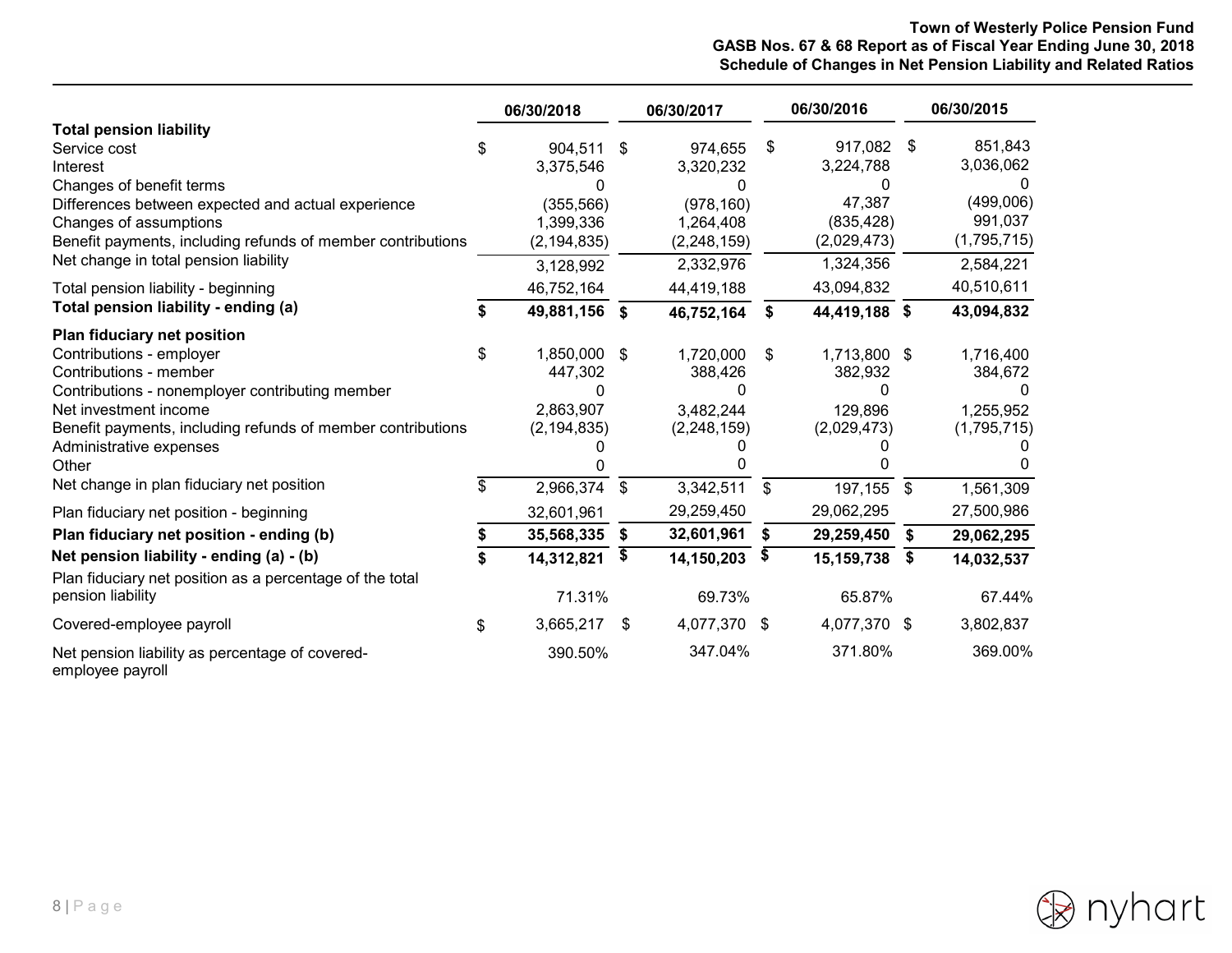#### **Town of Westerly Police Pension Fund GASB Nos. 67 & 68 Report as of Fiscal Year Ending June 30, 2018 Pension Expense**

| Fiscal year ending                                                                                | 06/30/2018 |             | 06/30/2017       |  |
|---------------------------------------------------------------------------------------------------|------------|-------------|------------------|--|
| Service cost                                                                                      | \$         | 904,511     | \$<br>974,655    |  |
| Interest on total pension liability                                                               |            | 3,375,546   | 3,320,232        |  |
| Projected earnings on pension plan investments                                                    |            | (2,367,357) | (2, 189, 219)    |  |
| Changes of benefit terms                                                                          |            | 0           | 0                |  |
| Employee contributions                                                                            |            | (447, 302)  | (388, 426)       |  |
| Pension plan administrative expense                                                               |            | 0           | $\mathbf{0}$     |  |
| Other changes                                                                                     |            | 0           | 0                |  |
| Current period recognition of deferred outflows/(inflows) of resources                            |            |             |                  |  |
| Differences between Expected & Actual Experience<br>in measurement of the Total Pension Liability | \$         | (315, 350)  | \$<br>(244, 237) |  |
| Changes of assumptions                                                                            |            | 528,335     | 248,468          |  |
| Differences between Projected & Actual Earnings on<br><b>Pension Plan Investments</b>             |            | 216,118     | 315,428          |  |
| Total                                                                                             | \$         | 1,894,501   | \$<br>2,036,901  |  |

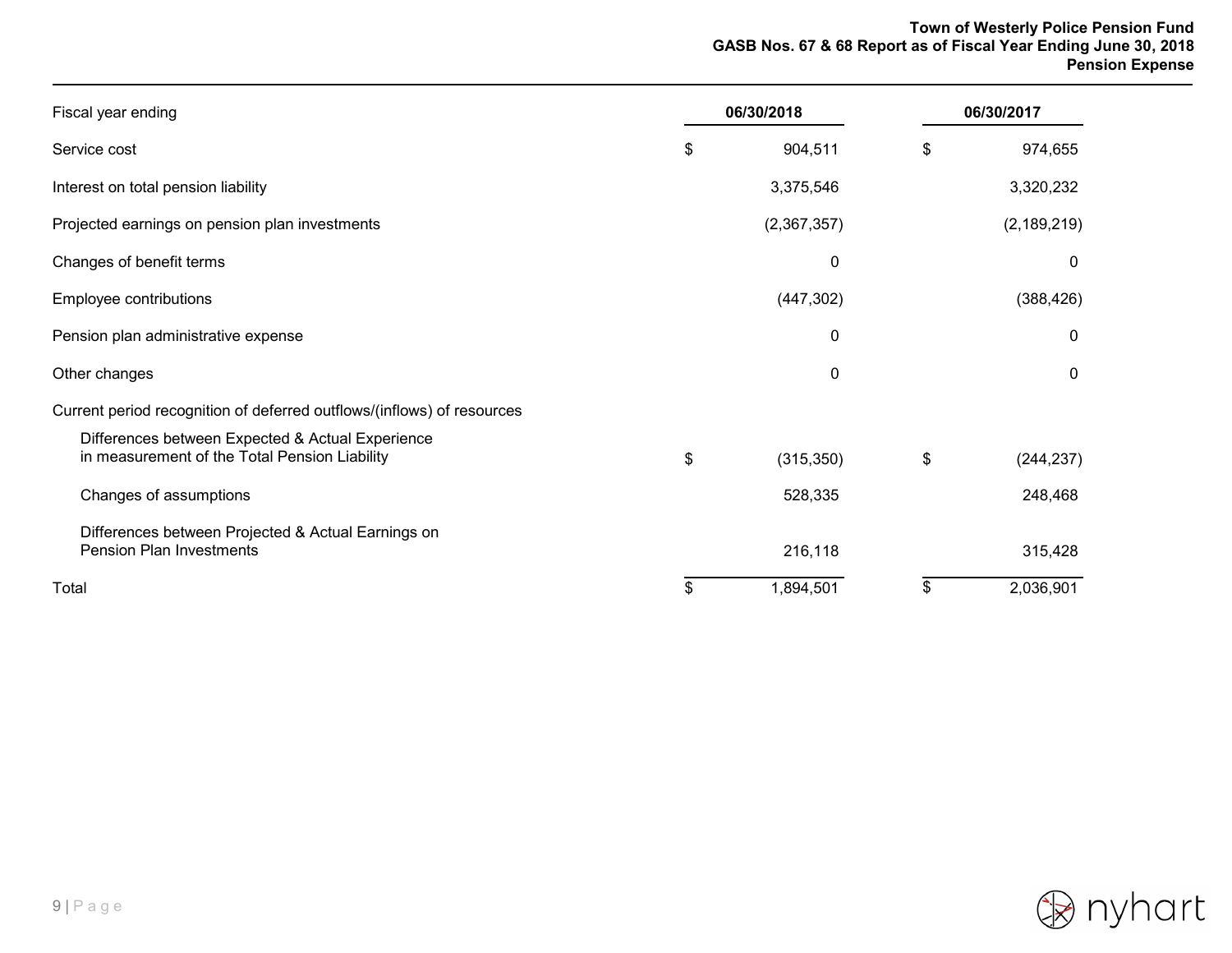#### **Town of Westerly Police Pension Fund GASB Nos. 67 & 68 Report as of Fiscal Year Ending June 30, 2018 Deferred Outflows of Resources and Deferred Inflows of Resources Related to Pensions**

| Differences between expected and actual experience in<br>measurement of the total pension liability for fiscal year ending: |    | Initial<br><b>Balance</b> | Initial<br><b>Amortization Period</b> |    | Annual<br>Recognition | 06/30/2018<br>Balance        |
|-----------------------------------------------------------------------------------------------------------------------------|----|---------------------------|---------------------------------------|----|-----------------------|------------------------------|
| June 30, 2018                                                                                                               | \$ | (355, 566)                | 5.0                                   | \$ | (71, 113)             | \$<br>(284, 453)             |
| June 30, 2017                                                                                                               | \$ | (978, 160)                | 6.0                                   | \$ | (163, 027)            | \$<br>(652, 106)             |
| June 30, 2016                                                                                                               | \$ | 47,387                    | 6.0                                   | \$ | 7,898                 | \$<br>23,693                 |
| June 30, 2015                                                                                                               | \$ | (499,006)                 | 5.6                                   | \$ | (89, 108)             | \$<br>(142, 574)             |
|                                                                                                                             |    |                           |                                       | \$ | (315, 350)            | \$<br>(1,055,440)            |
| Changes in assumptions for fiscal year ending:                                                                              |    | Initial<br><b>Balance</b> | Initial<br><b>Amortization Period</b> |    | Annual<br>Recognition | 06/30/2018<br><b>Balance</b> |
| June 30, 2018                                                                                                               | \$ | 1,399,336                 | 5.0                                   | \$ | 279,867               | \$<br>1,119,469              |
| June 30, 2017                                                                                                               | \$ | 1,264,408                 | 6.0                                   | \$ | 210,735               | \$<br>842,938                |
| June 30, 2016                                                                                                               | \$ | (835, 428)                | 6.0                                   | \$ | (139, 238)            | \$<br>(417, 714)             |
| June 30, 2015                                                                                                               | \$ | 991,037                   | 5.6                                   | \$ | 176,971               | \$<br>283,153                |
|                                                                                                                             |    |                           |                                       | \$ | 528,335               | \$<br>1,827,846              |
| Differences between projected and actual earnings on pension<br>plan investments for fiscal year ending:                    |    | Initial<br><b>Balance</b> | Initial<br><b>Amortization Period</b> |    | Annual<br>Recognition | 06/30/2018<br>Balance        |
| June 30, 2018                                                                                                               | \$ | (496, 550)                | 5.0                                   | \$ | (99,310)              | \$<br>(397, 240)             |
| June 30, 2017                                                                                                               | \$ | (1,293,025)               | 5.0                                   | \$ | (258, 605)            | \$<br>(775, 815)             |
| June 30, 2016                                                                                                               | S  | 2,052,298                 | 5.0                                   | S  | 410,460               | \$<br>820,918                |
| June 30, 2015                                                                                                               | \$ | 817,865                   | 5.0                                   | \$ | 163,573               | \$<br>163,573                |
|                                                                                                                             |    |                           |                                       |    | 216,118               | \$<br>(188, 564)             |

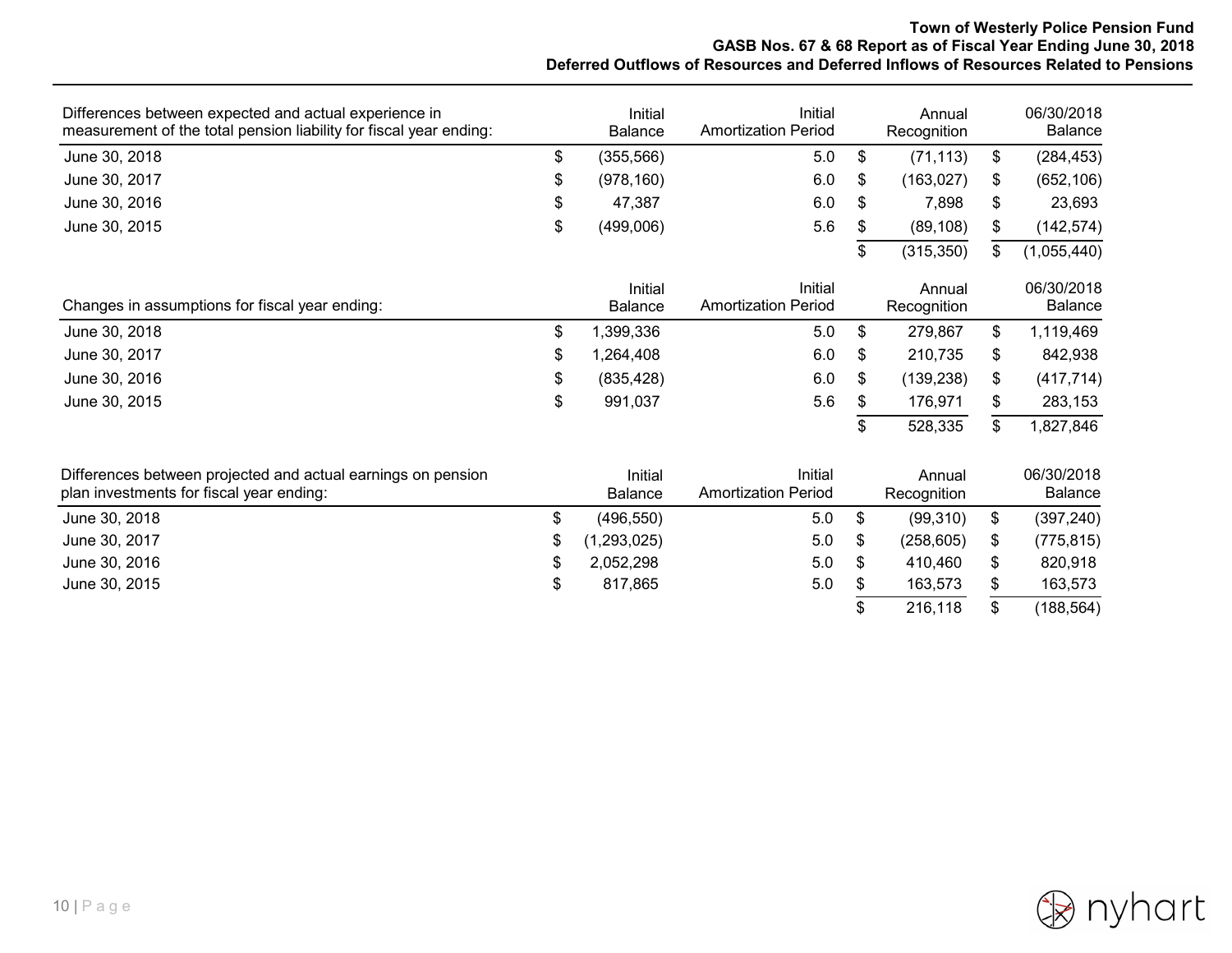|                                                                                  |    | Deferred Outflows<br>of Resources | Deferred Inflows<br>of Resources |
|----------------------------------------------------------------------------------|----|-----------------------------------|----------------------------------|
| Differences between expected and actual experience                               |    | 23.693                            | (1,079,133)                      |
| <b>Changes of Assumptions</b>                                                    |    | 2.245.560                         | (417, 714)                       |
| Net difference between projected and actual earnings on pension plan investments | S. | 984.491                           | (1, 173, 055)                    |
|                                                                                  |    | 3,253,744                         | (2,669,902)                      |

The balances as of June 30, 2018 of the deferred outflows/(inflows) of resources will be recognized in pension expense for the fiscal year ending June 30.

| 2019       | \$429,103   |
|------------|-------------|
| 2020       | \$230,381   |
| 2021       | \$(232,794) |
| 2022       | \$157,152   |
| 2023       | \$0         |
| Thereafter | \$ 0        |

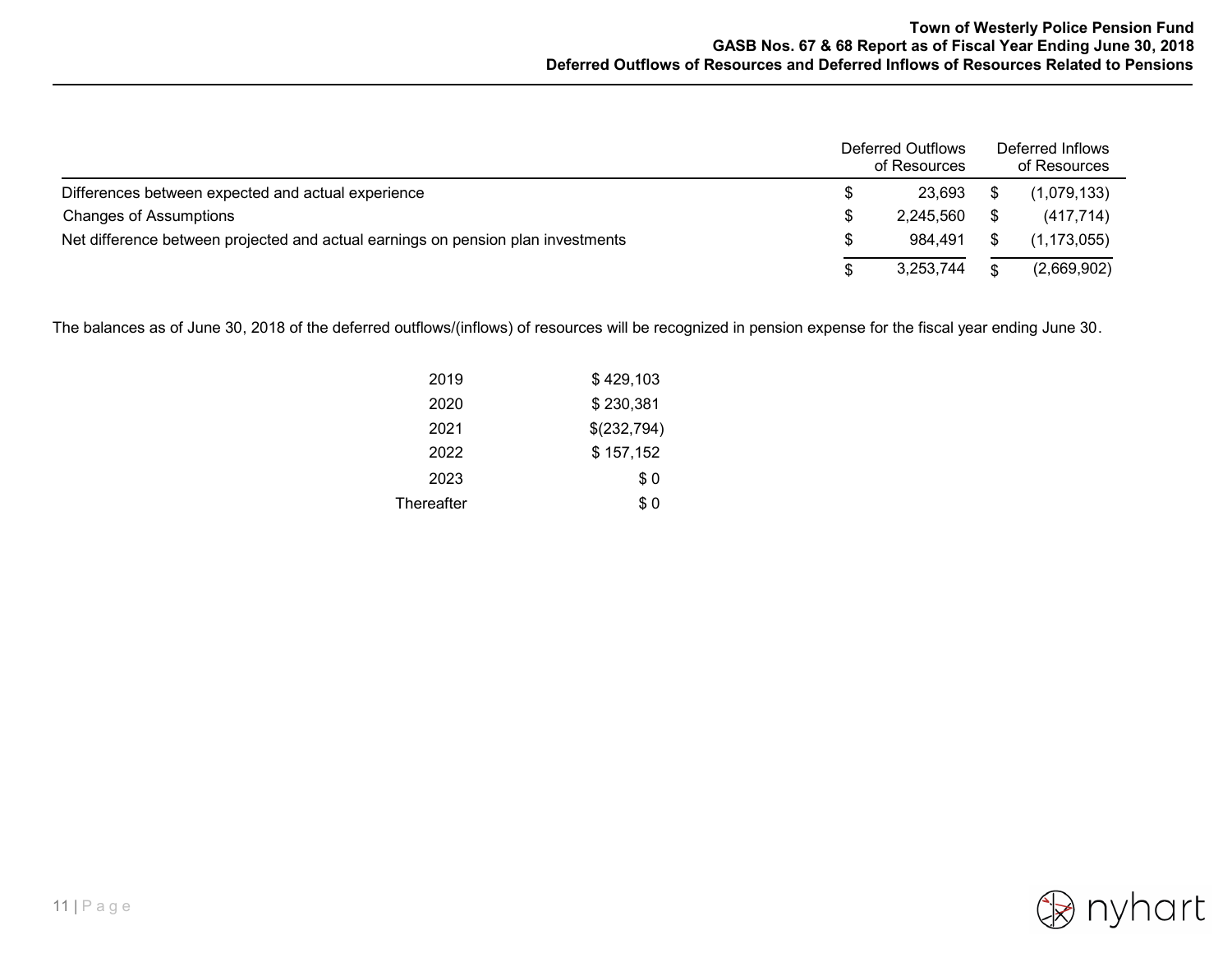The long-term expected rate of return on pension plan investments was determined using a building-block method in which expected future real rates of return (expected returns, net of pension plan investment expense and inflation) are developed for each major asset class. These expected future real rates of return are combined to produce the long-term expected rate of return by weighting the expected future real rates of return by the target asset allocation percentage and by adding expected inflation. Best estimates of arithmetic real rates of return for each major asset class included in the pension plan's target asset allocation as of June 30, 2018 are summarized in the following table:

| <b>Asset class</b> | Target allocation | Long-term expected real rate of return |
|--------------------|-------------------|----------------------------------------|
| Equity             | 62.0%             | 7.15%                                  |
| Fixed Income       | 34.0%             | 2.43%                                  |
| <b>Real Estate</b> | 3.0%              | 5.00%                                  |
| Cash               | 1.0%              | 0.50%                                  |
| Total              | 100.0%            |                                        |

Long-term expected rate of return is 7.00%.

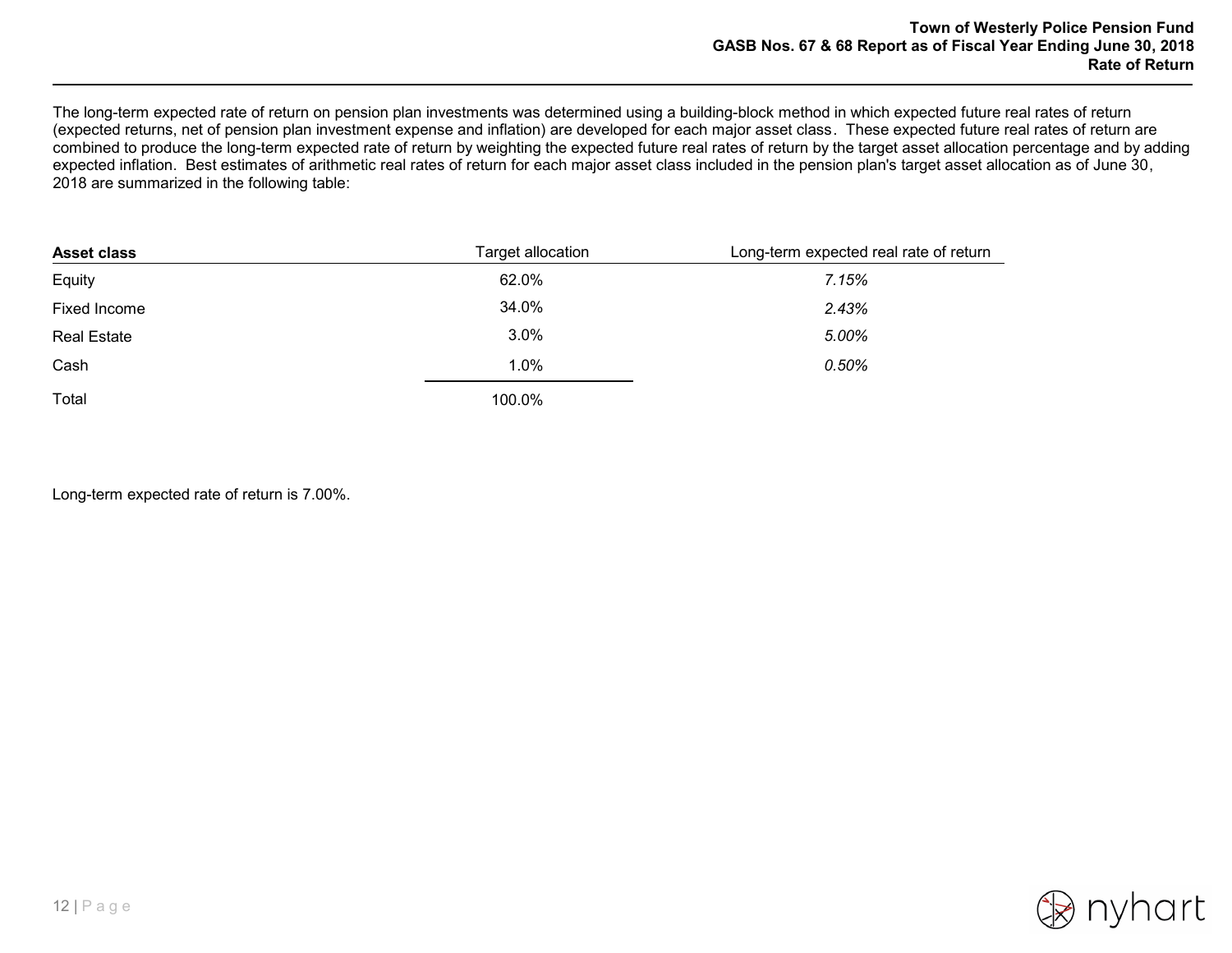#### **Discount rate**

The discount rate used to measure the total pension liability was 7.00%. The projection of cash flows used to determine the discount rate assumed that plan member contributions will be made at the current contribution rate and that contributions will be made at rates equal to the difference between actuarially determined contribution rates and the member rate. Professional judgment on future contributions has been applied in those cases where contribution patterns deviate from the actuarially determined rates. Based on those assumptions, the pension plan's fiduciary net position was projected to be available to make all projected future benefit payments of current plan members. Therefore, the long-term expected rate of return on pension plan investments was applied to all periods of projected benefit payments to determine the total pension liability.

#### **Sensitivity of the net pension liability to changes in the discount rate**

The following presents the net pension liability, calculated using the discount rate of 7.00%, as well as what the net pension liability would be if it were calculated using a discount rate that is 1-percentage-point lower (6.00%) or 1-percentage-point higher (8.00%) than the current rate:

|                       |  | 1% Decrease |  | <b>Current Discount</b> | 1% Increase |           |  |  |
|-----------------------|--|-------------|--|-------------------------|-------------|-----------|--|--|
|                       |  | $(6.00\%)$  |  | Rate (7.00%)            | $(8.00\%)$  |           |  |  |
| Net pension liability |  | 21.282.432  |  | 14.312.821              |             | 8.655.229 |  |  |

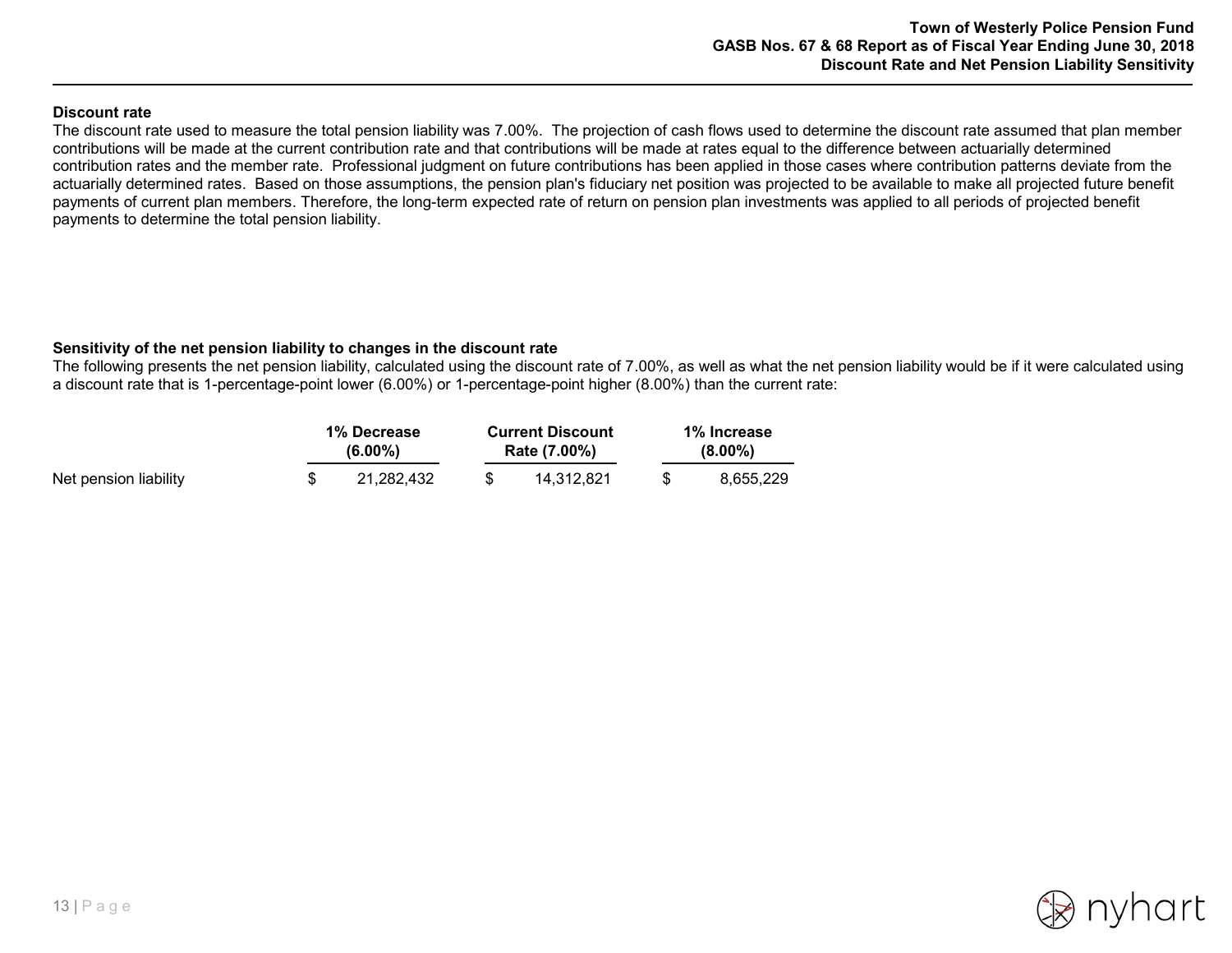#### **Town of Westerly Police Pension Fund GASB Nos. 67 & 68 Report as of Fiscal Year Ending June 30, 2018 Schedule of Contributions**

\$ 3,039,511 2,847,036 2,838,895 2,854,292 2,624,354

2,838,895 \$

52.18% 43.03% 44.91% 44.67% 41.87%

|                                                                      |    | 2018       |    | 2017         |      | 2016       | 2015            |    | 2014        |
|----------------------------------------------------------------------|----|------------|----|--------------|------|------------|-----------------|----|-------------|
| Actuarially determined contribution                                  | \$ | 1,610,200  | S  | 1,667,700    | S    | 1,713,800  | \$<br>1,716,400 | S  | 1,816,000   |
| Contributions in relation to the actuarially determined contribution |    | 1,850,000  |    | 1,720,000    |      | 1,713,800  | 1,716,400       |    | 1,816,000   |
| <b>Contribution deficiency (excess)</b>                              | \$ | (239, 800) | S  | (52, 300)    | - \$ | 0          | \$<br>0         | S  | $\mathbf 0$ |
| Covered-employee payroll                                             | \$ | 3,665,217  | S. | 4,077,370    | \$.  | 4,077,370  | \$<br>3,802,837 | S  | 3,497,794   |
| Contributions as a percentage of covered-employee payroll            |    | 50.47%     |    | 42.18%       |      | 42.03%     | 45.13%          |    | 51.92%      |
|                                                                      |    | 2013       |    | 2012         |      | 2011       | 2010            |    | 2009        |
| Actuarially determined contribution                                  | \$ | 1,272,700  | \$ | 1,225,170    | \$   | 1,161,510  | \$<br>1,164,310 | \$ | 954,660     |
| Contributions in relation to the actuarially determined contribution |    | 1,586,044  |    | 1,225,170    |      | 1,275,000  | 1,275,000       |    | 1,098,750   |
| <b>Contribution deficiency (excess)</b>                              | æ. | (313, 344) |    | $\mathbf{0}$ |      | (113, 490) | (110, 690)      |    | (144, 090)  |

3,039,511 \$

\$

Contributions as a percentage of covered-employee payroll



\$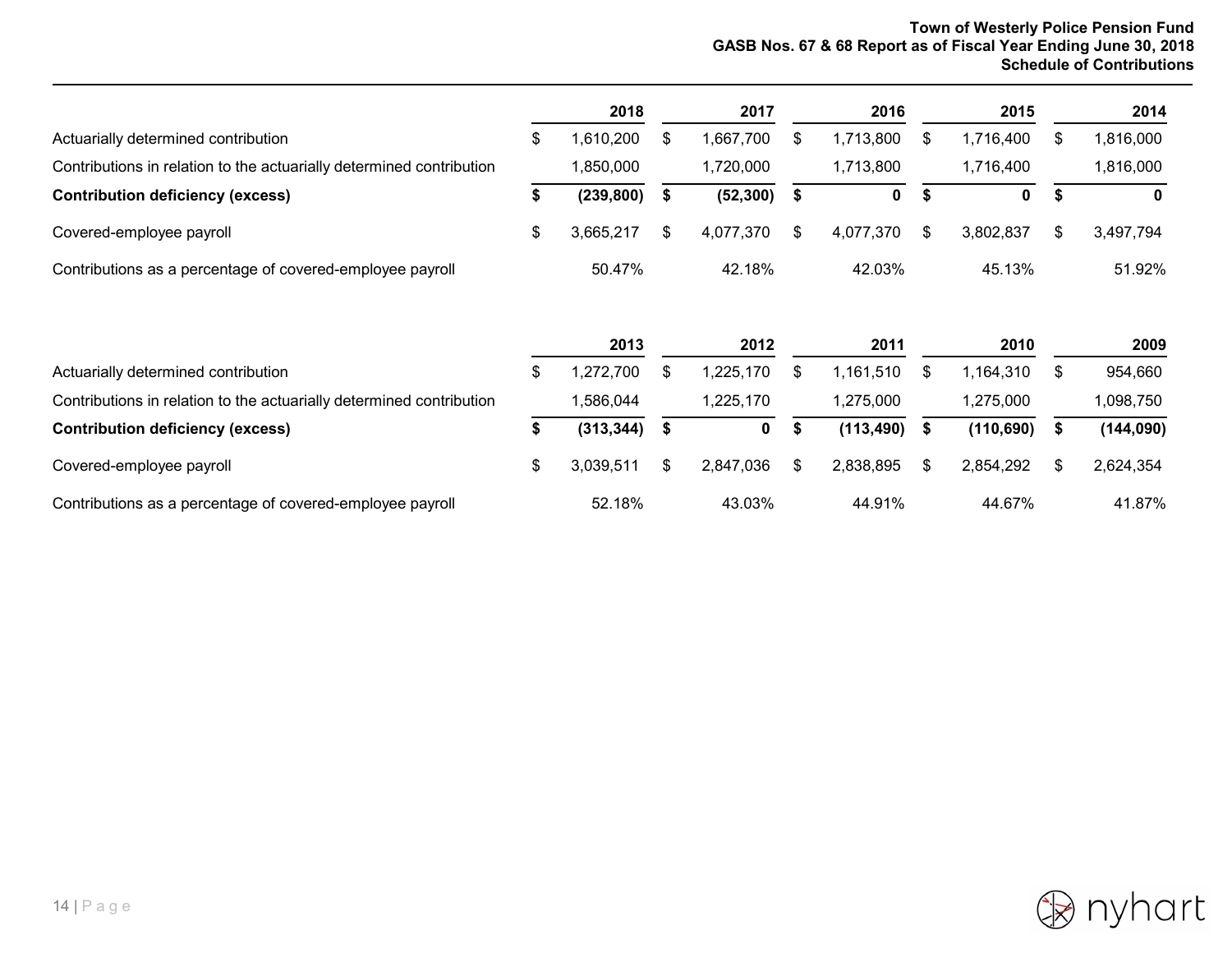**The total pension liability as of June 30, 2018 was determined using the following actuarial assumptions:**

| <b>Actuarial Cost Method</b>                                                     | Entry Age Method                                                                                                                                                                                          |  |
|----------------------------------------------------------------------------------|-----------------------------------------------------------------------------------------------------------------------------------------------------------------------------------------------------------|--|
| <b>Asset Valuation Method</b>                                                    | Fair market value of assets on the measurement date                                                                                                                                                       |  |
| <b>Interest Rates</b>                                                            |                                                                                                                                                                                                           |  |
| Discount Rate<br>Expected Long Term Rate of Return<br><b>Municipal Bond Rate</b> | 7.00%<br>7.00%<br>N/A<br>The interest rate assumptions were evaluated as part of the experience study dated August 17,<br>2018 and were set by the plan sponsor in conjunction with their asset advisors. |  |
|                                                                                  |                                                                                                                                                                                                           |  |
| <b>Inflation</b>                                                                 | 3.00%                                                                                                                                                                                                     |  |
| <b>Measurement Date</b>                                                          | June 30, 2018                                                                                                                                                                                             |  |
| <b>Participant Data</b>                                                          | Collected as of July 1, 2017, rolled forward and adjusted for material events to the measurement<br>date.                                                                                                 |  |
| <b>Cost of Living Increases</b>                                                  | Valued explicitly                                                                                                                                                                                         |  |
| <b>Mortality Rates</b>                                                           |                                                                                                                                                                                                           |  |
| Healthy                                                                          | RP 2014 Mortality Table with generational improvements from 2006 using scale MP-2017                                                                                                                      |  |
| <b>Disabled</b>                                                                  | RP 2014 Disabled Mortality Table with generational improvements from 2006 using scale MP-<br>2017                                                                                                         |  |
|                                                                                  | As the plan is not large enough to have credible experience, mortality assumptions are set to<br>reflect general population trends.                                                                       |  |
| All other assumptions                                                            | As described in the assumptions section of the actuarially determined contribution                                                                                                                        |  |

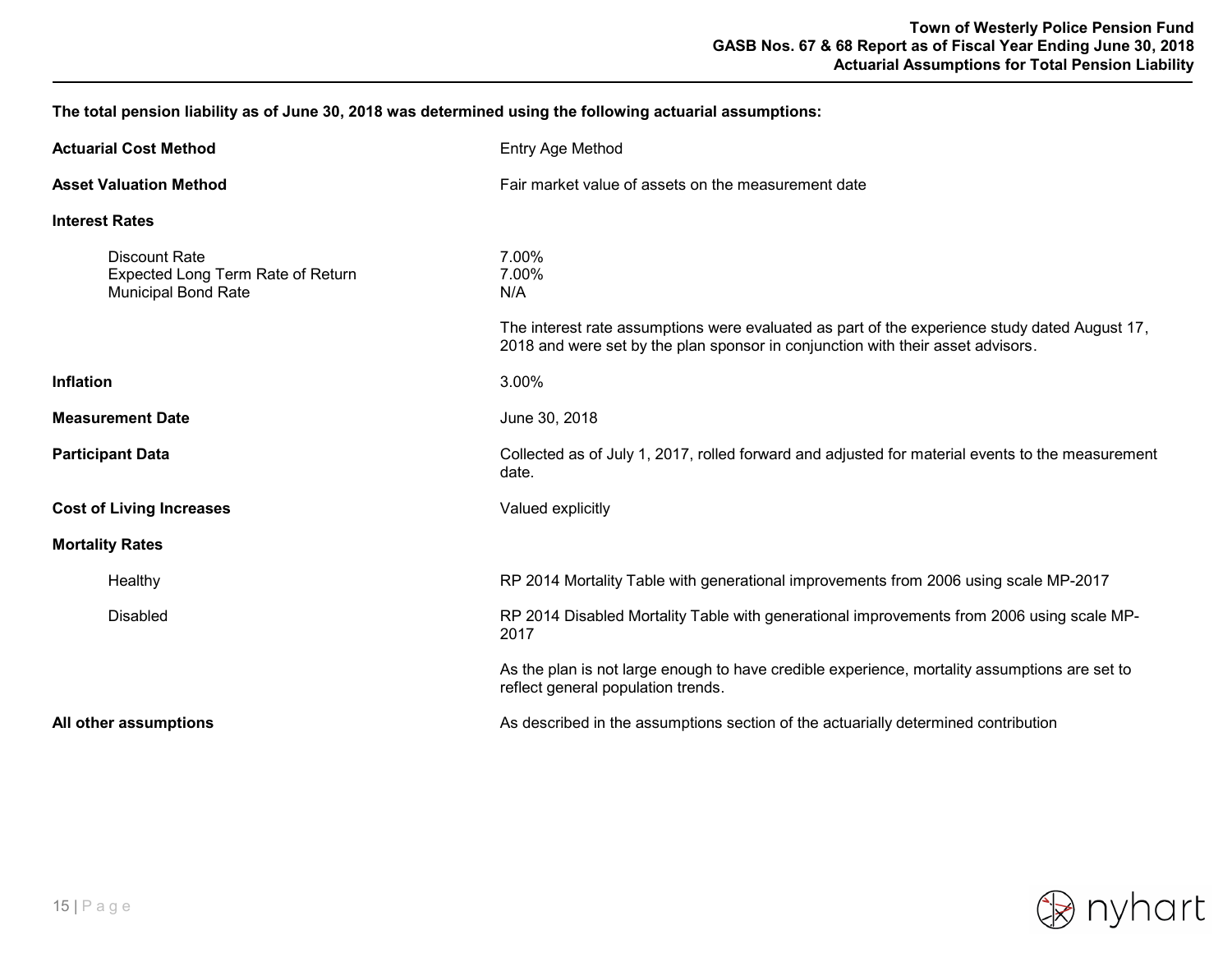| Entry Age Method                                                                                                                                                                                                                                                                                 |                                                                                     |  |  |
|--------------------------------------------------------------------------------------------------------------------------------------------------------------------------------------------------------------------------------------------------------------------------------------------------|-------------------------------------------------------------------------------------|--|--|
| Fair market value of assets on the measurement date adjusted for a five year phase-in of gains<br>and losses of plan assets at 20% per year                                                                                                                                                      |                                                                                     |  |  |
| Closed 30-year level dollar amortization of the Unfunded Actuarial Accrued Liability                                                                                                                                                                                                             |                                                                                     |  |  |
| 7.25% net of investment expenses                                                                                                                                                                                                                                                                 |                                                                                     |  |  |
|                                                                                                                                                                                                                                                                                                  |                                                                                     |  |  |
| 3.00%                                                                                                                                                                                                                                                                                            |                                                                                     |  |  |
| This assumption was set by the plan sponsor in conjunction with their investment advisor.                                                                                                                                                                                                        |                                                                                     |  |  |
| <b>Service</b><br>Rate<br>15.00%<br>0<br>14.00%<br>$\overline{2}$<br>12.00%<br>3<br>11.00%<br>10.00%<br>4<br>5<br>9.00%<br>6<br>8.00%<br>$\overline{7}$<br>7.00%<br>8<br>6.00%<br>9<br>5.50%<br>10<br>5.25%<br>$11 - 12$<br>5.00%<br>13<br>4.75%<br>4.50%<br>14<br>15<br>4.25%<br>$16+$<br>4.00% |                                                                                     |  |  |
|                                                                                                                                                                                                                                                                                                  | This assumption was evaluated as part of the experience study dated August 17, 2018 |  |  |

**Cost of Living Increases Valued explicitly** 

2018.

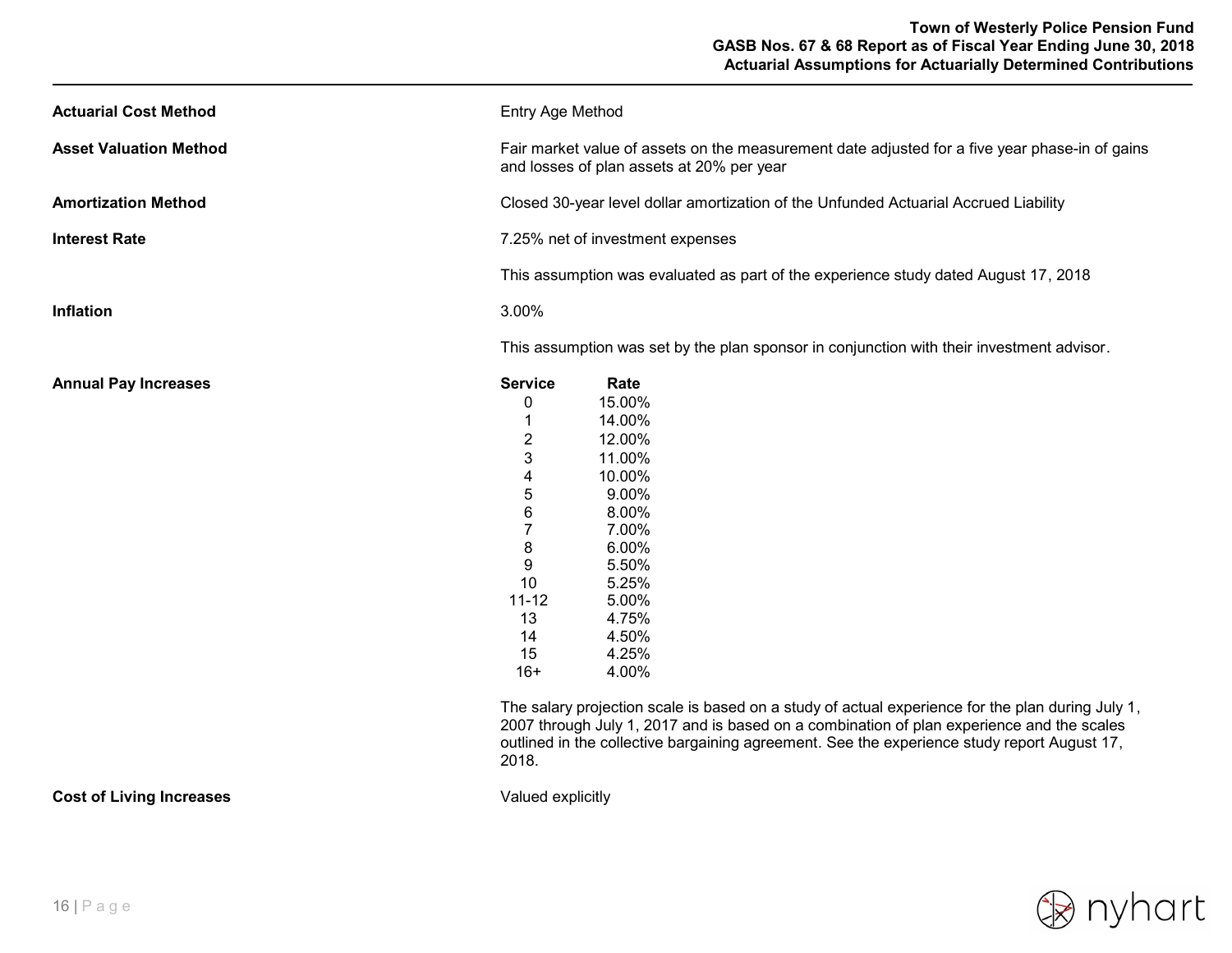| <b>Mortality Rates</b> |  |
|------------------------|--|
|------------------------|--|

| Healthy                 | RP 2014 Mortality Table with generational improvements from 2006 using scale MP-2016                                                                                                                                                                                          |
|-------------------------|-------------------------------------------------------------------------------------------------------------------------------------------------------------------------------------------------------------------------------------------------------------------------------|
| <b>Disabled</b>         | RP 2014 Disabled Mortality Table with generational improvements from 2006 using scale MP-<br>2016                                                                                                                                                                             |
|                         | As the plan is not large enough to have credible experience, mortality assumptions are set to reflect<br>general population trends.                                                                                                                                           |
| <b>Disability Rates</b> | 33% of the 1985 Pension Disability Table Class 4 rates for males and females                                                                                                                                                                                                  |
|                         | The assumed disability rates are based on a study of actual experience for the plan during July 1,<br>2007 - July 1, 2017 and are based on expectations from a combination of plan experience and<br>current plan provisions. See the experience study dated August 17, 2018. |
| Withdrawal Rates        | <b>Service</b><br>Rate                                                                                                                                                                                                                                                        |
|                         | 7.00%<br>0                                                                                                                                                                                                                                                                    |
|                         | 5.50%                                                                                                                                                                                                                                                                         |
|                         | $\overline{2}$<br>5.00%                                                                                                                                                                                                                                                       |
|                         | 3<br>4.50%                                                                                                                                                                                                                                                                    |
|                         | 4.00%<br>4                                                                                                                                                                                                                                                                    |
|                         | 5<br>3.50%                                                                                                                                                                                                                                                                    |
|                         | 3.00%<br>6                                                                                                                                                                                                                                                                    |
|                         | $\overline{7}$<br>2.50%                                                                                                                                                                                                                                                       |
|                         | 8<br>2.25%                                                                                                                                                                                                                                                                    |
|                         | 9<br>2.00%                                                                                                                                                                                                                                                                    |
|                         | 10<br>1.75%                                                                                                                                                                                                                                                                   |
|                         | 1.50%<br>11                                                                                                                                                                                                                                                                   |
|                         | 1.25%<br>12                                                                                                                                                                                                                                                                   |
|                         | 1.00%<br>13                                                                                                                                                                                                                                                                   |
|                         | 0.75%<br>14                                                                                                                                                                                                                                                                   |
|                         | 0.50%<br>15                                                                                                                                                                                                                                                                   |
|                         | 0.00%<br>$16+$                                                                                                                                                                                                                                                                |

The assumed withdrawal rates are based on a study of actual experience for the plan during July 1, 2007 - July 1, 2017 and are based on expectations from a combination of plan experience and current plan provisions. See the experience study dated August 17, 2018.

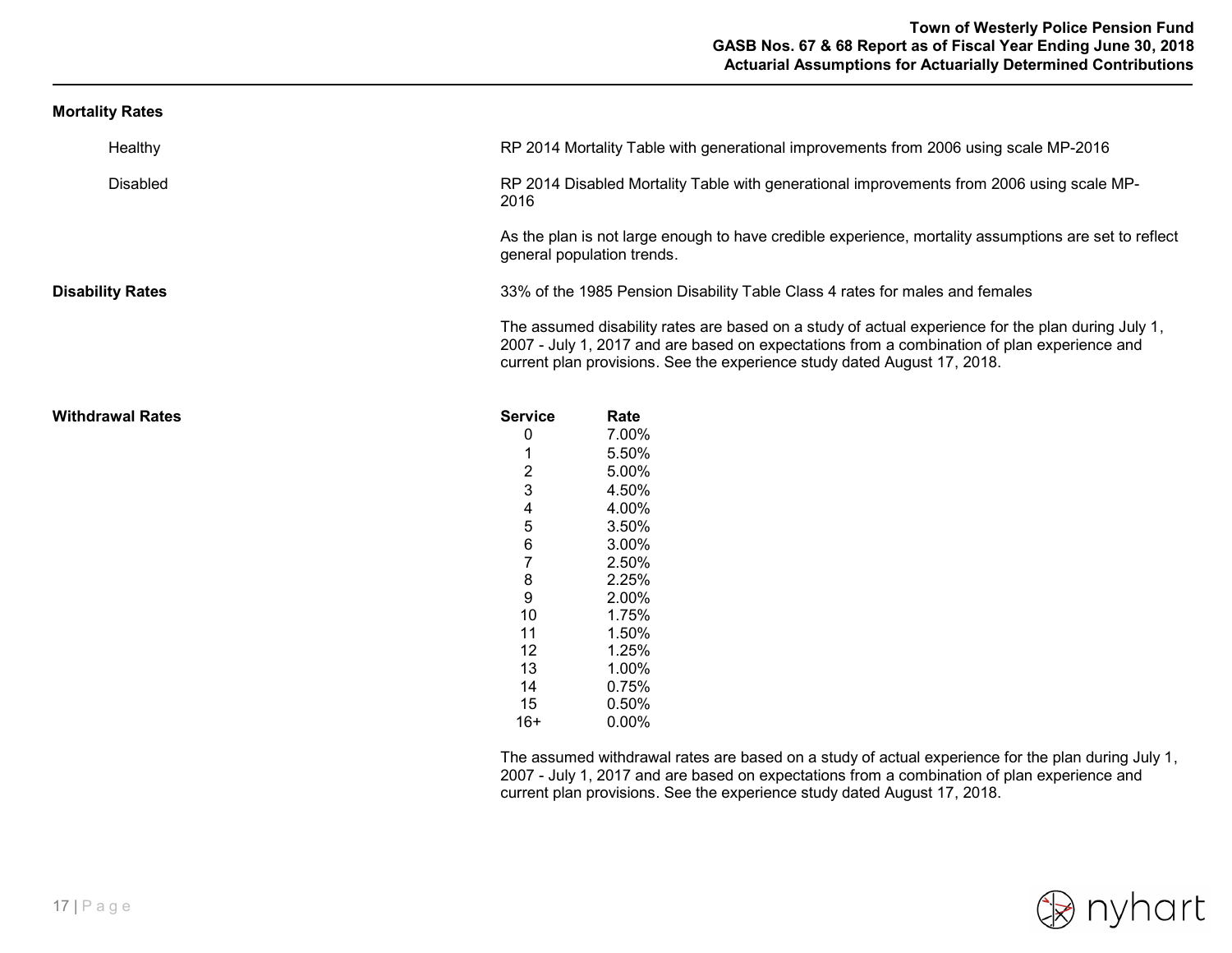| <b>Retirement Rates</b>                   | For those hired on or before July 1, 2010:                                                                                               |                                                                                                                                                                                                      |  |  |
|-------------------------------------------|------------------------------------------------------------------------------------------------------------------------------------------|------------------------------------------------------------------------------------------------------------------------------------------------------------------------------------------------------|--|--|
|                                           | <b>Service</b>                                                                                                                           | Rate                                                                                                                                                                                                 |  |  |
|                                           | $20 - 22$                                                                                                                                | 30.00%                                                                                                                                                                                               |  |  |
|                                           | 23                                                                                                                                       | 20.00%                                                                                                                                                                                               |  |  |
|                                           | 24-27                                                                                                                                    | 30.00%                                                                                                                                                                                               |  |  |
|                                           | 28                                                                                                                                       | 100.00%                                                                                                                                                                                              |  |  |
|                                           | For those hired after July 1, 2010:                                                                                                      |                                                                                                                                                                                                      |  |  |
|                                           | <b>Service</b>                                                                                                                           | Rate                                                                                                                                                                                                 |  |  |
|                                           | $25 - 27$                                                                                                                                | 30.00%                                                                                                                                                                                               |  |  |
|                                           | 28                                                                                                                                       | 20.00%                                                                                                                                                                                               |  |  |
|                                           | 29                                                                                                                                       | 30.00%                                                                                                                                                                                               |  |  |
|                                           | 30                                                                                                                                       | 40.00%                                                                                                                                                                                               |  |  |
|                                           | 31                                                                                                                                       | 100.00%                                                                                                                                                                                              |  |  |
|                                           |                                                                                                                                          | The assumed retirement rates are based on a study of actual experience for the plan during July 1,<br>2007 - July 1, 2017 and are based on a combination of plan experience and expectation based on |  |  |
|                                           |                                                                                                                                          | current plan provisions. See the experience study dated August 17, 2018.                                                                                                                             |  |  |
| <b>Marital Status and Ages</b>            | 70% of males and 60% of females assumed married with wives 3 years younger than husbands                                                 |                                                                                                                                                                                                      |  |  |
| <b>Payment Form</b>                       | 67.5% Joint & Survivor annuity for married; Single Life annuity otherwise                                                                |                                                                                                                                                                                                      |  |  |
| <b>Expense and/or Contingency Loading</b> | Estimated annual administrative fees. As administrative expenses are not paid from the trust, no<br>administrative expenses are assumed. |                                                                                                                                                                                                      |  |  |
| <b>Experience Study</b>                   | The most recent experience study covered experience over the period July 1, 2007 through<br>June 30, 2017                                |                                                                                                                                                                                                      |  |  |

 $\partial$  nyhart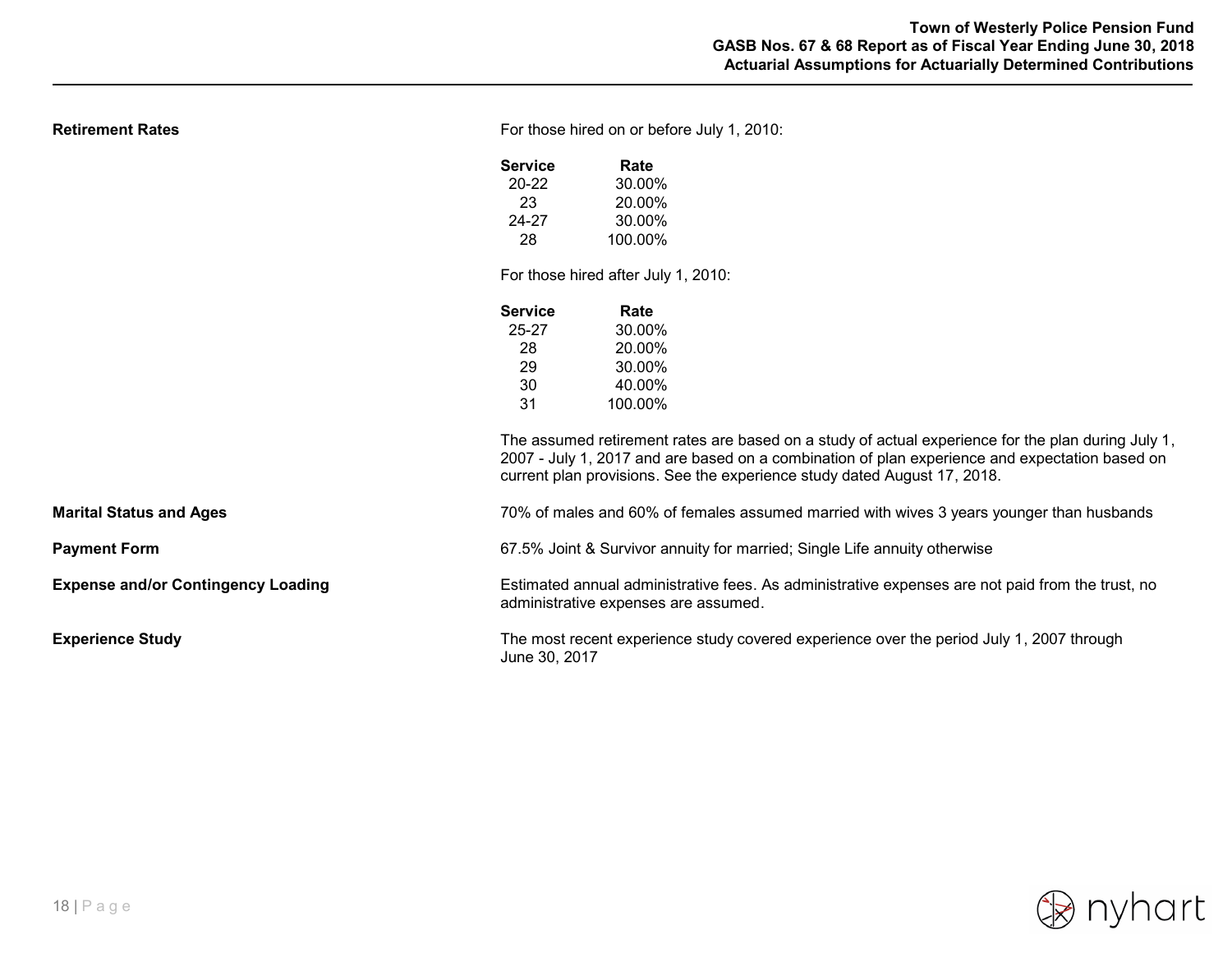#### **Participation**

All regular police officers are eligible to participate.

#### **Normal retirement benefit**

A pension for life computed as 50% of annual pay for 20 years of service plus 2% times annual pay for each year of service over 20 years up to 5 years plus 1% times annual pay for each year of service over 25 years (maximum service equals 30)

For those hired after July 1, 2010, a pension for life computed as 50% of annual pay for 25 years of service plus 3% times annual pay for each year of service over 25 years (maximum service equals 30)

#### **Normal retirement date**

Effective July 1, 1987, a policeman may retire upon completion of 20 years of service Effective July 1, 2010, a policeman hired after July 1, 2010 may retire upon completion of 25 years of service Effective July 1, 2013, a policeman hired after July 1, 2013 may retire upon completion of 25 years of service and attainment of age 52

#### **Annual pay**

Base salary for the 12 months immediately preceding retirement

#### **Credited service**

Period of employment as police officer of Town

#### **Normal form of payment**

67.5% Joint & Survivor annuity

#### **Vesting**

100% vested after 10 years of service. Participants with less than 10 years of service receive a return of employee contributions with interest.